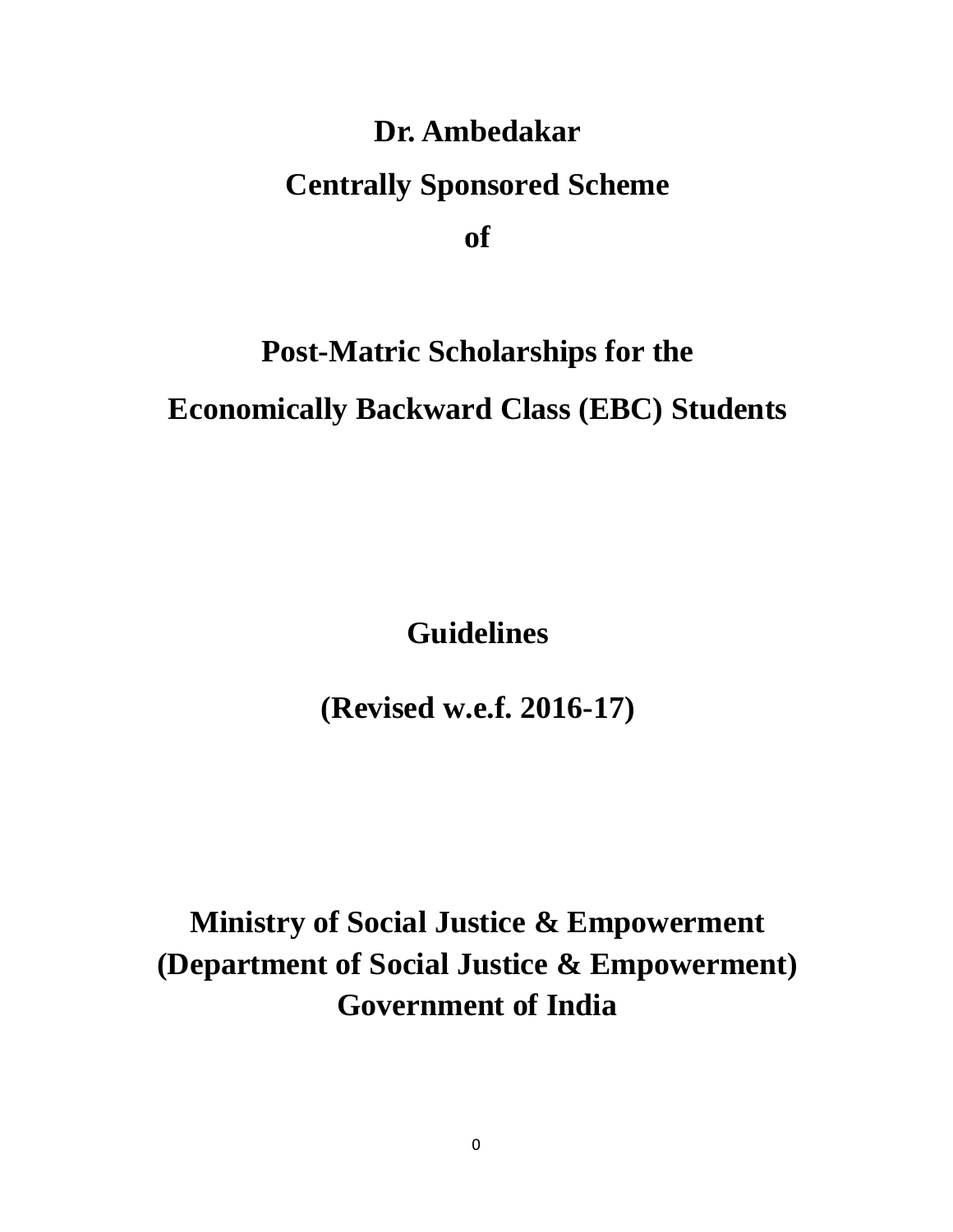#### **SCHEME OF POST-MATRIC SCHOLARSHIPS FOR**

#### **THE ECONOMICALLY BACKWARD CLASS FOR STUDIES IN INDIA**

#### **I. OBJECTIVE**

The objective of the scheme is to provide financial assistance to the Economically Backward Class (EBC) students studying at post-matriculation or post-secondary stage to enable them to complete their education.

#### **II. SCOPE**

These scholarships shall be available for studies in India only and will be awarded by the Government of State/Union Territory to which the applicant actually belongs, i.e. permanently settled.

#### **III. CONDITIONS OF ELIGIBILITY**

- (i) The scholarships will be open to Indian nationals belonging to General Category (Other than Schedule Caste, Schedule Tribe and Other Backward Classes) and the total income from all sources of the employed candidate or his/her parents/guardians in case of unemployed candidate shall not exceed Rs.1.00 lakh per annum.
- (ii) Income certificate should be submitted from the competent authority in the State/Union Territory.
- (iii) These scholarships will be given for the study of all recognized post matriculation or post-secondary courses pursued **in the Government institutions only** with the following exceptions:

"Scholarships shall not be awarded for Commercial Pilot Licence (CPL) Course and other aviation linked courses."

- (iv) Candidates who, after passing one stage of education, are studying in the same stage of education in different subject e.g. I. Sc. after I.A or B.Com. after B.A. or M.A. in a subject after M.A in another subject will not be eligible.
- (v) Students who, after having completed their educational career in one professional line, e.g., LLB after B.T/B. Ed will not be eligible.
- (vi) Students studying in XI Class of the Higher Secondary School courses or the XII class of the Multipurpose High School will not be eligible for it being a continuous school course. However, in cases, where tenth class examination of such courses is treated as equivalent to Matriculation and students who after passing tenth class join other courses, such students will be treated as post-matric students and will be eligible for the award of scholarships.
- (vii) Students pursuing Post-graduate courses in medicine will be eligible if they are not allowed to practice during the period of their course.
- (viii) Students who after failing or passing the Under Graduate/Post-Graduate examinations in Arts/science/Commerce join any recognized professional or Technical certificate/diploma/degree courses will be awarded scholarships if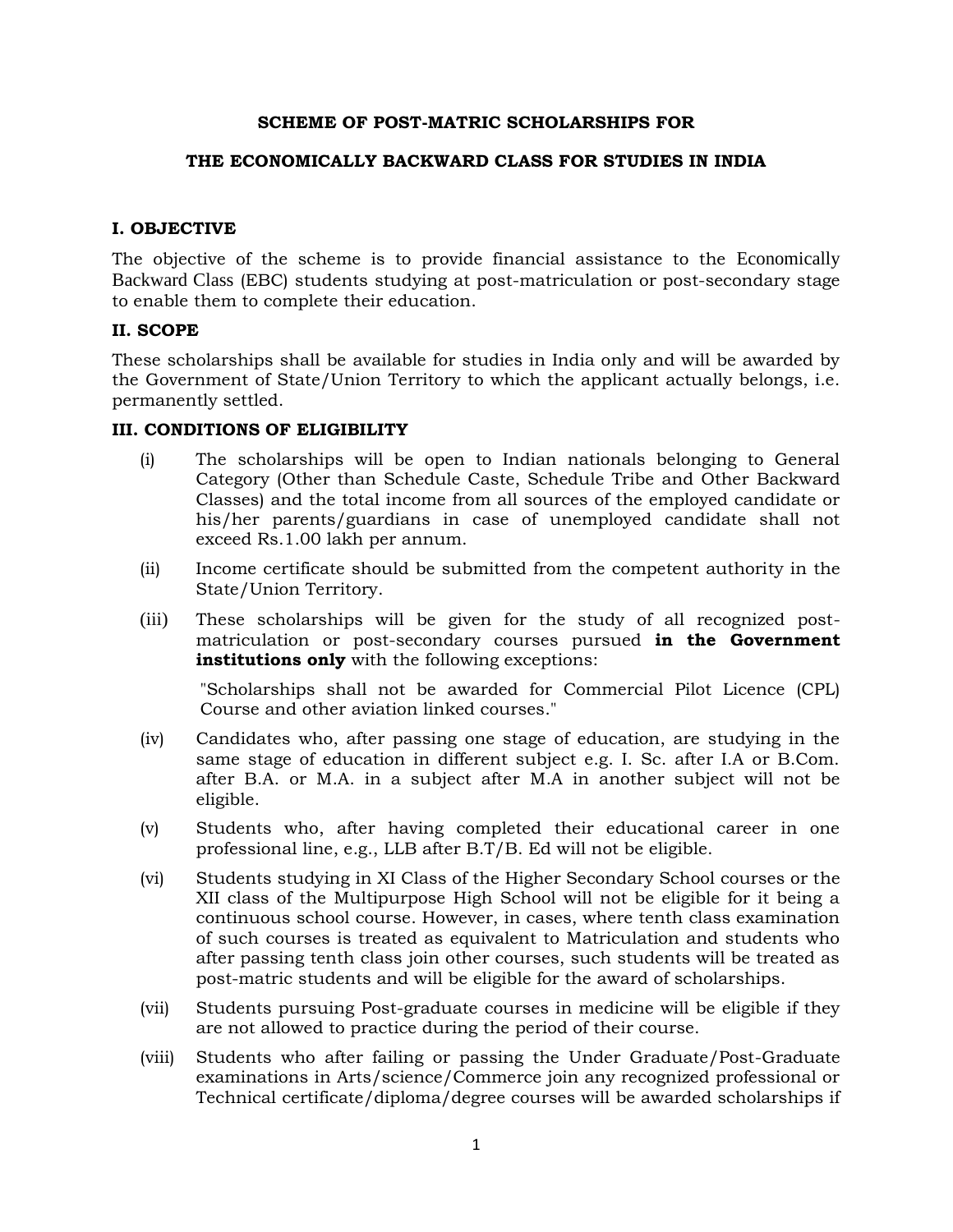otherwise eligible. No subsequent failure will be condoned except courses in Group 'A' and no further change in the course will be allowed.

- (ix) Students who pursue their studies through correspondence courses will be eligible towards reimbursement of non-refundable fee. The term correspondence includes distant and continuing education. Besides reimbursement of non-refundable fee, such students will also be eligible for an annual allowance of Rs. 900/- for essential/prescribed books, as applicable.
- (x) Only two boys of the same parents/guardian will be entitled to receive scholarships. This restriction will, however, not apply to girls. Accordingly, scholarship availed by girls of same parents/guardian will not adversely affect admissibility of availing scholarship upto two boys of same parents/guardian.
- (xi) A scholarship holder under this Scheme will not hold any other scholarship/stipend. If awarded any other scholarship/stipend, the students can exercise his/her option for either of the two scholarships/stipends, whichever is more beneficial to him/her and should inform the awarding authority through the Head of the Institution about the option made. No scholarship will be paid to the students under this Scheme from the date he/she accepts any other scholarships/stipend. The student can however, accept free lodging or a grant or ad-hoc monetary help from the State Government or any other source for the purchase of books, equipment or for meeting the expenses on board and lodging, in addition to the scholarship amount paid under this Scheme.
- (xii) Scholarship holders who are receiving coaching in any of the pre examination training centers with financial assistance from the Central Government/State Government will not be eligible for stipend under the coaching schemes for the duration of the coaching programme.
- (xiii) Employed students whose income combined with the income of their parents/guardians does not exceed Rs. 1.00 lakh per annum shall be eligible for post-matric scholarships to the extent of reimbursement of all compulsorily payable non-refundable fees.
- (xiv) In case of unemployed students whose parents/guardians income from all sources does not exceed Rs. 1.00 lakh per annum will be entitled for the scholarship under the Scheme.

**Note 1**: So long as either of the parents (or husband in the case of married unemployed girl students) are alive, only income of the parents/husband, as the case may be, from all sources has to be taken into account and of no other members even though they may be earning. In the form of income declaration, income is to be declared on this basis. Only in the case where both the parents (or husband in the case of married but unemployed girl student) have died, the income of the guardian who is supporting the student in his/her studies has to be taken into consideration. Such students whose parent's income is affected due to unfortunate death of one of earning parents and resultantly comes within the income ceiling prescribed under the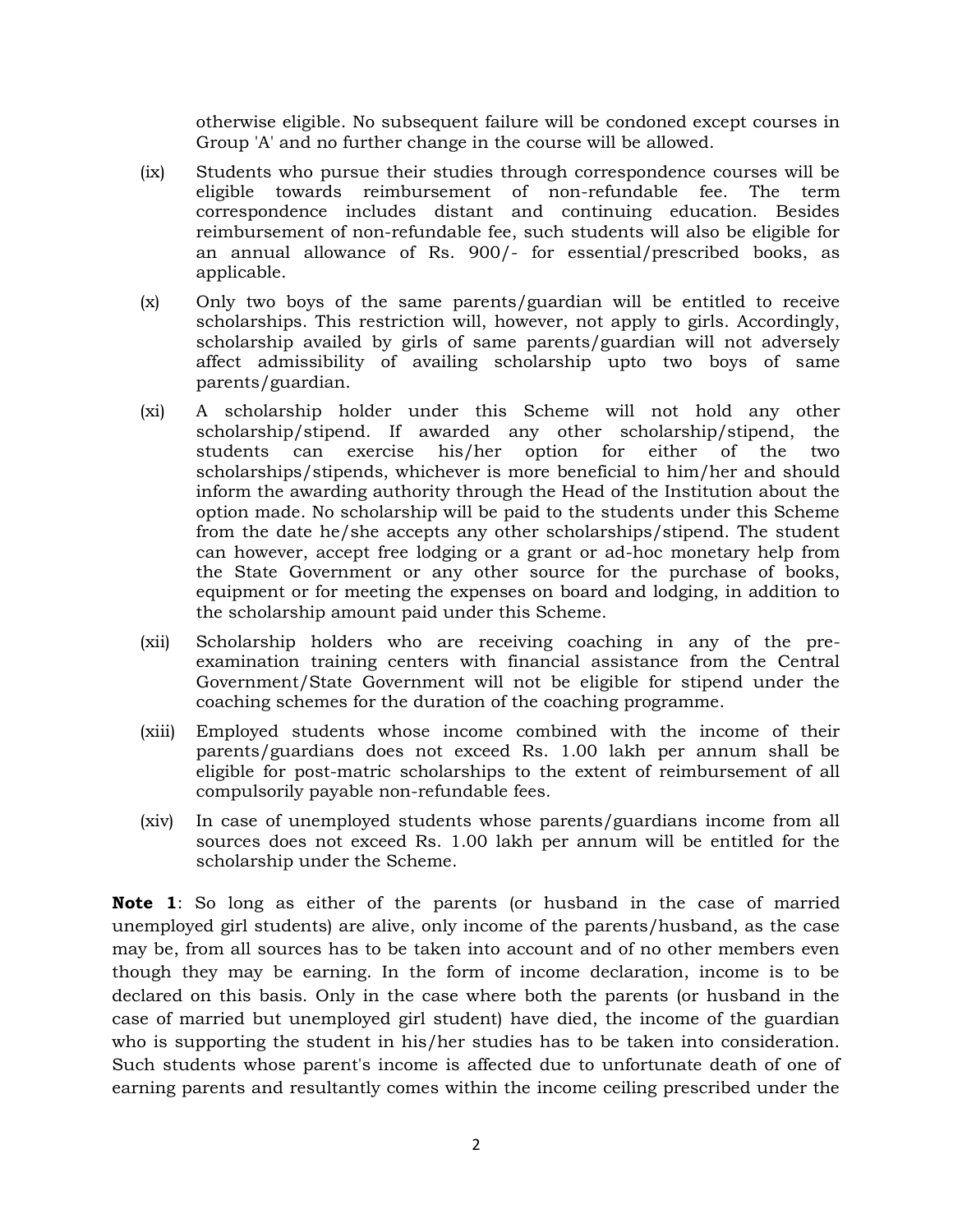scheme, shall become eligible for scholarship, subject to their fulfilling other conditions of eligibility, from the month in which such sad incidence takes place. Applications for scholarships from such students can be considered even after lapse of last date of receipt of applications, on compassionate grounds.

**Note 2**: House Rent Allowance received by the parents of a student be exempted from the computation of 'income' if the same has been permitted to be exempted for purpose of Income-Tax.

**Note 3**: Income Certificate is required to be taken once only, i.e. at the time of admission to courses, which are continuing for more than one year.

# **IV. VALUE OF SCHOLARSHIP**

The value of scholarship will include Maintenance Allowance, Reader Charges for blind students, reimbursement of compulsory non-refundable fees, Study Tour Charges/thesis typing/printing charges and book allowance for students pursuing correspondence course, for complete duration of the course as per details given below:-

|                                                                                                                                                                                                                                                                                                                                                                                                             | (Rs. Per<br>Month) Rate of<br><b>Maintenance Allowance</b> |                               |  |
|-------------------------------------------------------------------------------------------------------------------------------------------------------------------------------------------------------------------------------------------------------------------------------------------------------------------------------------------------------------------------------------------------------------|------------------------------------------------------------|-------------------------------|--|
| Course of $(1)$                                                                                                                                                                                                                                                                                                                                                                                             | Hostellers (2)                                             | <b>Scholars</b><br>Day<br>(3) |  |
| <b>Group A</b>                                                                                                                                                                                                                                                                                                                                                                                              |                                                            |                               |  |
| (i) Degree and Post Graduate level courses including<br>M.Phil., Ph.D. and Post Doctoral research<br>in Medicine (Allopathic, Indian and other recognized<br>systems of medicines), Engineering,<br>Technology, Planning, Architecture, Design, Fashion<br>Technology, Agriculture, Veterinary<br>&<br>Allied Sciences, Management, Business Finance/ 750<br>Administration, Computer Science/Applications. |                                                            | 350                           |  |
| (ii) Post Graduate Diploma courses in various<br>branches of management & medicine.                                                                                                                                                                                                                                                                                                                         |                                                            |                               |  |
| (iii) C.A./ I.C.W.A./ C.S./ I.C.F.A. etc.                                                                                                                                                                                                                                                                                                                                                                   |                                                            |                               |  |
| (iv) M. Phil., Ph.D. and Post-Doctoral Programmes (D.<br>Litt., D.Sc. etc.).                                                                                                                                                                                                                                                                                                                                |                                                            |                               |  |

# **i) Maintenance Allowance**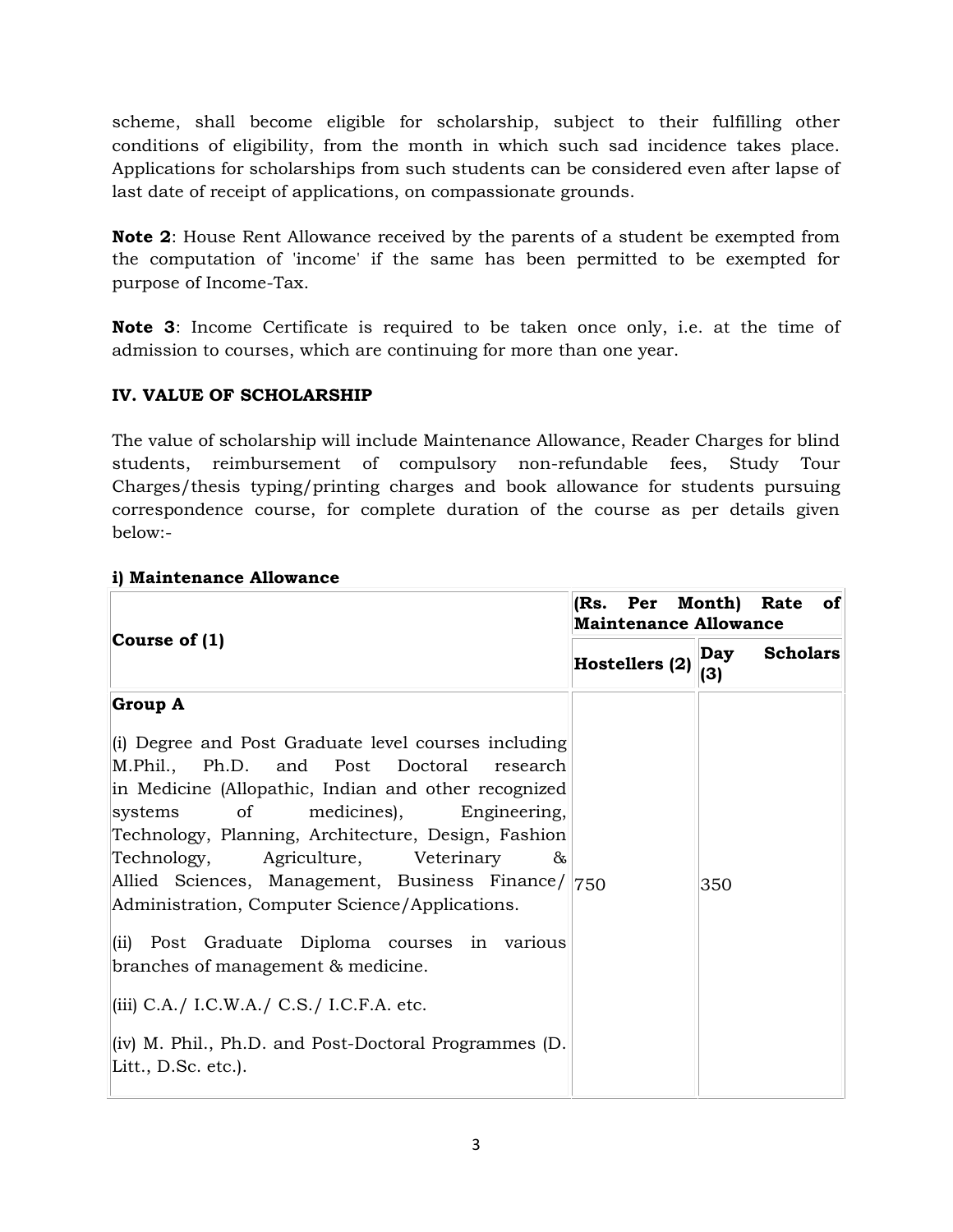| $(v)$ L.L.M.                                                                                                                                                                                                                                                                                                                                                                                                                                                                                                                                                                                                                                                                                                                                  |     |     |
|-----------------------------------------------------------------------------------------------------------------------------------------------------------------------------------------------------------------------------------------------------------------------------------------------------------------------------------------------------------------------------------------------------------------------------------------------------------------------------------------------------------------------------------------------------------------------------------------------------------------------------------------------------------------------------------------------------------------------------------------------|-----|-----|
| <b>Group B</b><br>(i)<br>Graduate/Post/Graduate courses leading<br>to<br>Degree, Diploma, Certificate in areas like Pharmacy<br>(B. Pharma), Nursing (B Nursing), LLB, BFS, other<br>para-medial branches like rehabilitation diagnostics<br>etc., Mass Communication, Hotel Management &<br>Catering, Travel/Tourism/Hospitality Management, $\begin{vmatrix} 510 \end{vmatrix}$<br>Interior Decoration, Nutrition & Dietetics, Commercial<br>Art, Financial Services (e.g. Banking, Insurance,<br>Taxation etc.) for which entrance qualification is<br>minimum Sr. Secondary (10+2), except aviation<br>related courses.<br>(ii) Post Graduate courses not covered under Group A<br>e.g. $MA/M$ .Sc./ $M$ .Com/ $M$ .Ed./ $M$ .Pharma etc. |     | 335 |
| <b>Group C</b><br>All other courses leading to a graduate degree not<br>covered under Group A & B e.g. BA/B.Sc./B.Com etc.                                                                                                                                                                                                                                                                                                                                                                                                                                                                                                                                                                                                                    | 400 | 210 |
| <b>Group D</b><br>All post-matriculation level non-degree courses for<br>which entrance qualification is High School (Class $X$ ), $ 260$<br>e.g. senior secondary certificate (class XI and XII);<br>both general and vocational stream, ITI courses, 3<br>year diploma courses in Polytechnics, etc.                                                                                                                                                                                                                                                                                                                                                                                                                                        |     | 160 |

**Note** : Scholars who are entitled to free boarding and/or lodging will be paid maintenance chargers at 1/3rd of hostellers' rate.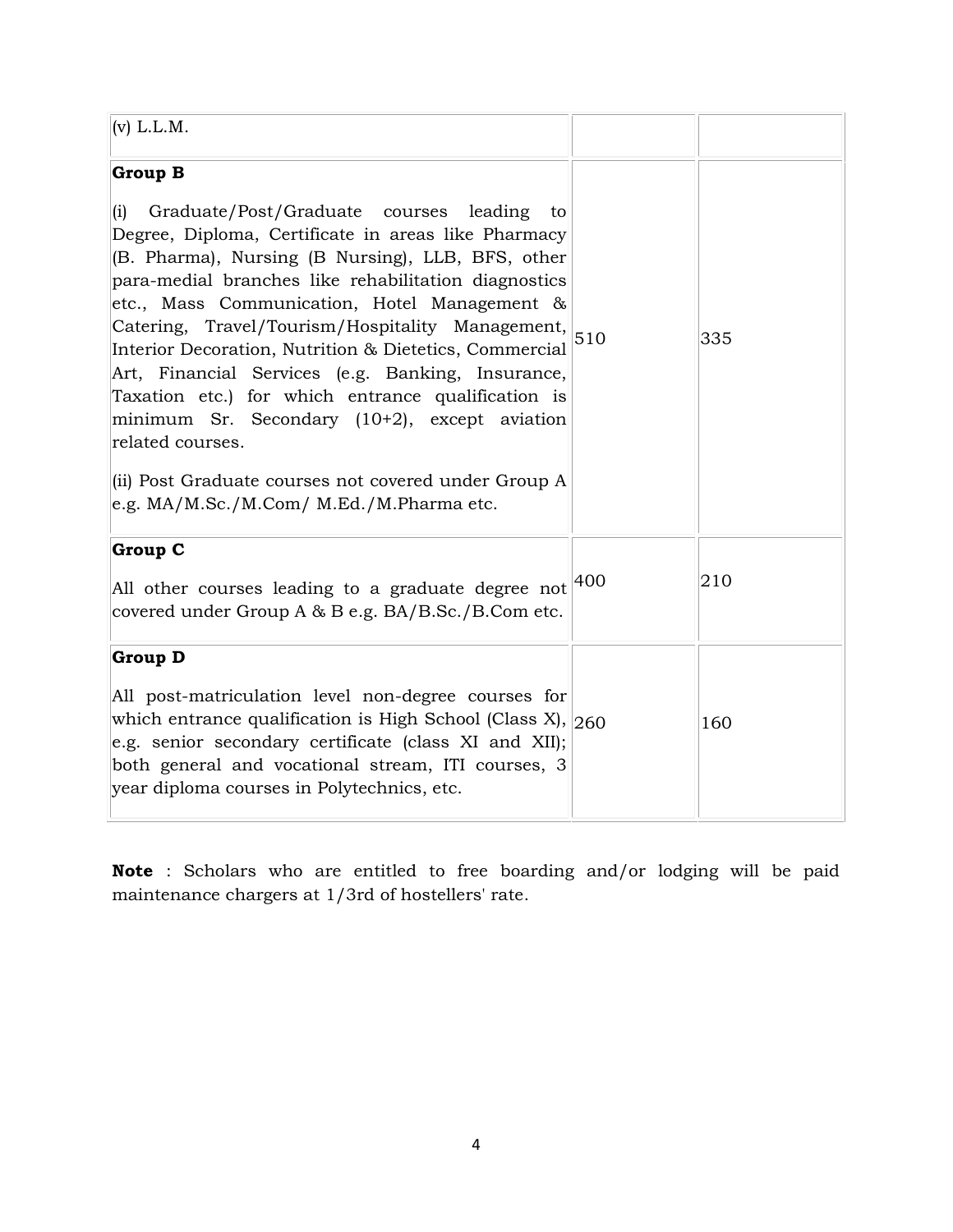# **ii) Reader Charges for blind students (Blind Scholars)**

The blind scholars will be given additional amount as 'Readers Charges' as mentioned below:-

| Group     | <b>Reader Allowance (Rs. P.m.)</b> |
|-----------|------------------------------------|
| Group A,B | 175                                |
| Group C   | 130                                |
| Group D   | 90                                 |

# **iii) Fees**

Scholars will be paid enrolment/registration, tuition, games, union, library, magazine, medical examination and such other fees compulsorily payable by the scholar to the institution or University/Board. Refundable deposit-like caution money, security deposit will, however, be excluded.

## **iv) Study Tours**

Study tour charges upto a maximum of Rs. 900/- per annum limited to the actual expenditure incurred by the student on transportation charges etc., will be paid to the scholars studying professional and technical courses, provided that the head of the institution certifies that the study tour is essential for the scholar for completion of his/her course of study.

# **v) Thesis Typing /Printing charges**

Thesis typing/printing charges upto a maximum of Rs. 1000 will be paid to research scholars on the recommendation of the Head of the Institution.

## **V. SELECTION OF CANDIDATES**

All the eligible Economically Backward Classes candidates will be given scholarships subject to the condition of eligibility prescribed in para III of this Scheme. Candidates belonging to one State, but studying in another State, will be awarded scholarship by the State to which they belong and will submit their applications to the competent authorities in that State. In the matter of exemption from fees or other concessions also, they will be treated as if they were studying in their own State. Selection should,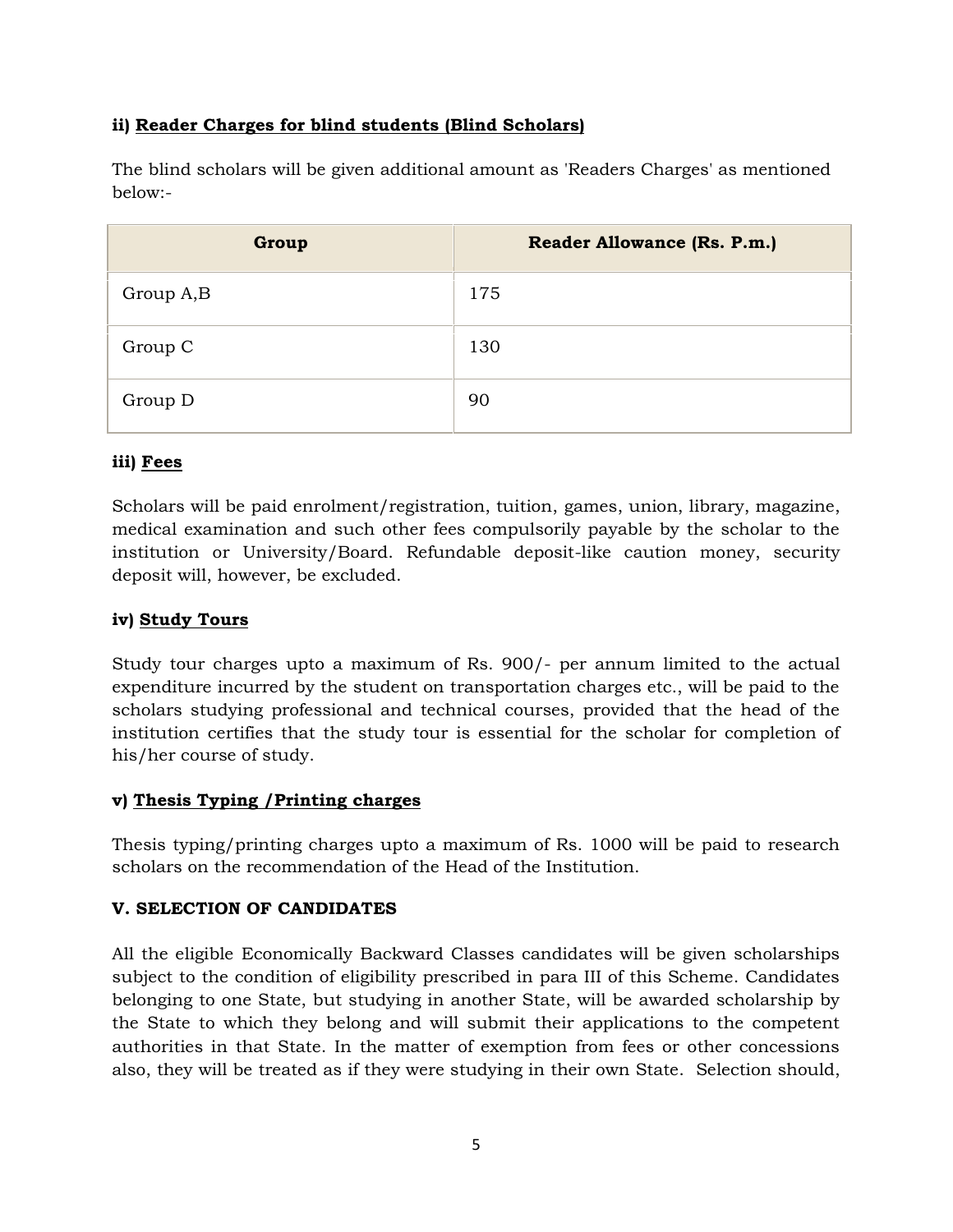however, be done keeping in view the 'Funds-limited' nature of the scheme as mentioned at Para XII.

#### **VI. DURATION AND RENEWAL OF AWARDS**

- i. The award once made will be tenable from the stage at which it is given to the completion of course subject to good conduct and regularity in attendance. It will be renewed from year to year provided that within a course, which is continuous for a number of years, the scholar secures promotion to the next higher class irrespective of the fact whether such examinations are conducted by a University or the Institution.
- ii. If an EBC scholar pursuing Group A course fails in the examination for the first time, the award may be renewed. For second and subsequent failures in any class the student shall bear his/her own expenses until he/she secures promotion to the next higher class.
- iii. If a scholar is unable to appear in the annual examination owing to illness and or on account of any other unforeseeable event, the award may be renewed for the next academic year on submission of medical certificate and/or other required sufficient proof to the satisfaction of the Head of the Institution and his/her certifying that the scholar would have passed had he appeared in the examination.
- iv. If according to the Regulations of a University/Institution, a student is promoted to the next higher class even though he/she may not have actually passed in lower class and is required to take examination of the junior class again after sometime, he/she will be entitled to scholarship for the class to which he/she is promoted if the student is otherwise eligible for scholarship.

## **VII. PAYMENT**

- i. Maintenance charges shall be payable from 1st April or from the month of admission, whichever is later, to the month in which the examination are completed at the end of the academic year, (including maintenance during holidays) provided that if the scholar secures admission after the  $20<sup>th</sup>$  day of a month, the amount will be made from the month following the month of admission.
- ii. In case of renewal of scholarships awarded in the previous years, maintenance charges will be paid from the month following the month up to which scholarship was paid in the previous year, if the course of study is continuous.
- iii. All scholars are expected to purchase the necessary text books, stationary etc., out of the maintenance allowance sanctioned. If it is reported by the Head of the concerned Institution that a scholar is without text-books stationary etc., the value of the scholarship may be reduced at the discretion of the authority sanctioning the scholarship.
- iv. The scholarship money will be paid to the selected students by the government of the State/Union Territory's Administration to which they belong in accordance with the procedure laid down by them in this regard.
- v. Scholarship will not be paid for the period of internship/ housemanship in the M.B.B.S. course or for a practical training in other course if the student is in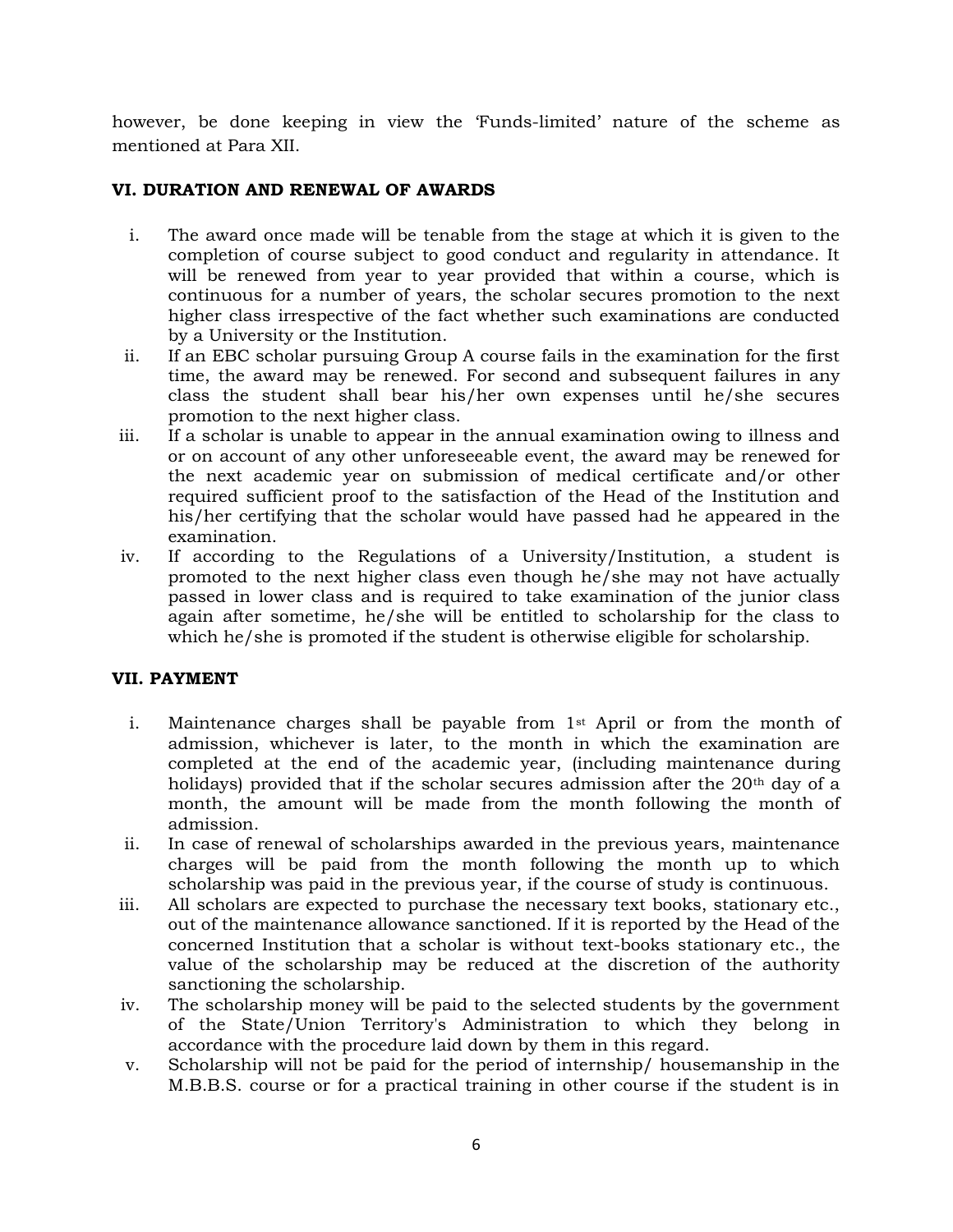receipt of some remuneration during the internship period or some allowance/stipend during the practical training in other course.

## **VIII. MODE OF DISBURSAL OF SCHOLARSHIP**

In order to ensure timely payment of scholarship amount to the beneficiaries, the State Government/UT administrations are requested to avoid cash payment of scholarship amount and are required to issue instructions to all concerned that payment of scholarship should be made directly to beneficiaries through their accounts in post offices/banks with phased transition to Smart Cards.

#### **IX. OTHER CONDITIONS FOR THE AWARD**

- i. The scholarship is dependent on the satisfactory progress and conduct of the scholars. If it is reported by the Head of the Institution at any time that a scholar has, by reasons of his/her own act or default, failed to make satisfactory progress or has been guilty of misconduct such as resorting to or participating in strikes, irregularity in attendance without the permission of the authorities concerned etc., the authority sanctioning the scholarships may either cancel the scholarships or stop or withhold further payment of such period as it may think fit.
- ii. If a student is found to have obtained a scholarship by false statement his/her scholarship will be cancelled forthwith and the amount of the scholarship paid will be recovered, at the discretion of the concerned State Government. The student concerned will be blacklisted and debarred for scholarship in any scheme for ever.
- iii. A scholarship awarded may be cancelled if the scholar changes the subject of the course of study for which the scholarship were originally awarded or changes the institution of study, without prior approval of the State Government. The Head of the Institution shall report such cases to them and stop payment of the scholarship money. The amount already paid may also be recovered at the discretion of the State Government.
- iv. A scholar is liable to refund the scholarship amount at the discretion of the State Government, if during the course of the year, the studies for which the scholarship has been awarded, is discontinued by him/her.
- v. The provisions of the scheme can be changed at any time at the discretion of the Government of India.

## **X. ANNOUNCEMENT OF THE SCHEME**

All the State Governments/UT Admns. will announce in May-June, the details of the Scheme and invite applications by issuing an advertisement in the leading newspapers of the State and through other media outfits. All requests for application forms and other particulars should be addressed to the concerned State/UT to which students actually belong. The applicant should submit the completed application to the prescribed authority before the last dare prescribed for receipt of applications.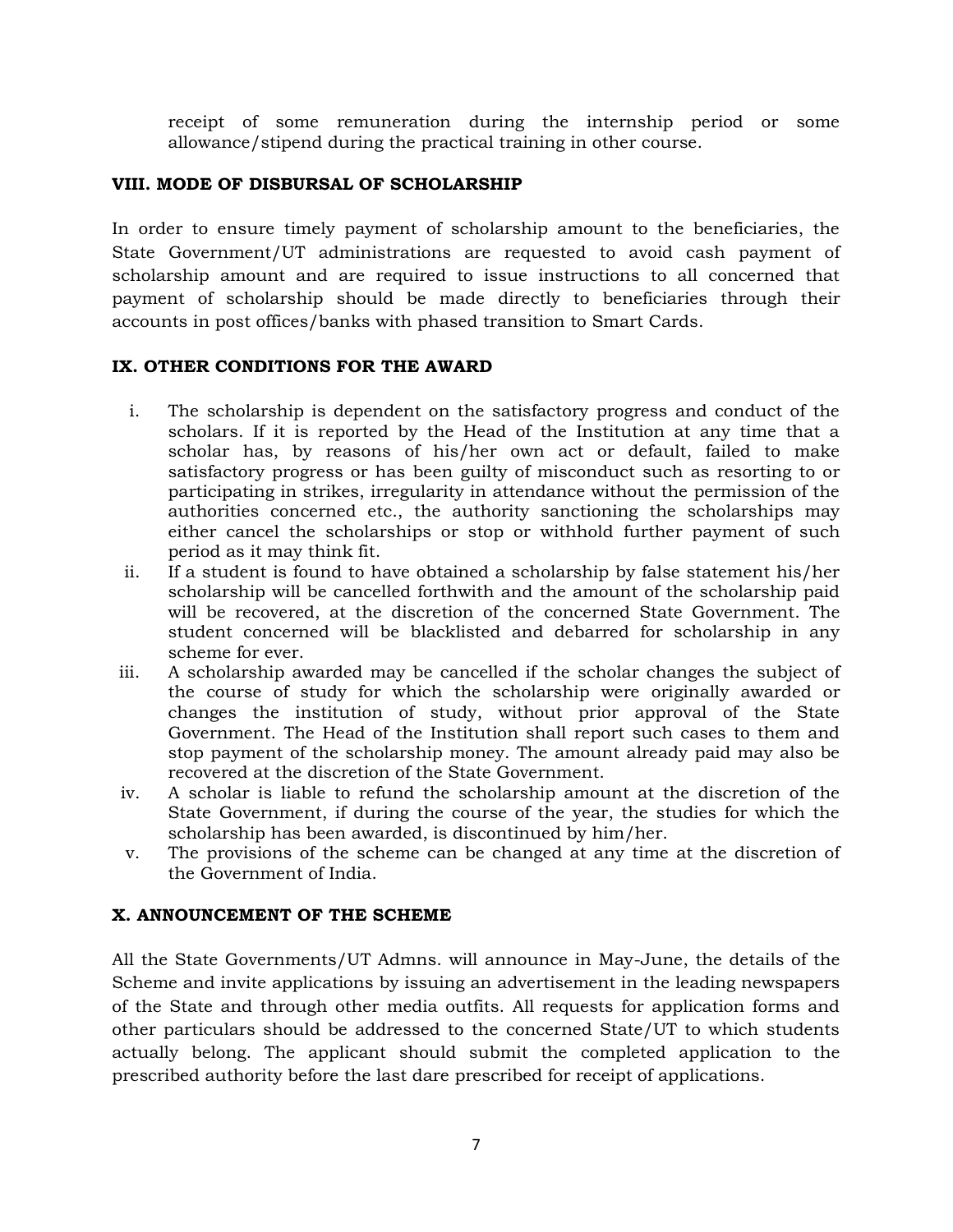#### **XI. PROCEDURE FOR APPLYING**

i) An application for scholarship to the prescribed authority should comprise:

- a. One copy of the application for scholarship in the prescribed form (separate application form may be prescribed by concerned State Government/UT for 'fresh' and 'renewal' scholarship).
- b. One copy of the passport size photograph with signatures of the student thereon (for fresh scholarship)
- c. One attested copy each of certificates/diploma/degree etc., in respect of all examination passed
- d. A certificate (in original) of income issued by an authorized Revenue Officer not below the rank of Tehsildar.
- e. A receipt in acknowledgement of the scholarship in the previous year on the form attached to the application only duly countersigned by the Head of the Institution concerned, if the applicant was in receipt of a scholarship under this Scheme in the preceding year.

ii) Application complete in all respect shall be submitted to the Head of the Institution being attended or last attended by the candidates and shall be addressed to an officer specified for this purpose by the Government of State/Union Territory to which the student belongs in accordance with the instructions issued by them from time to time.

#### **XII 'FUNDS-LIMITED' NATURE OF THE SCHEME**

- **(i) Due to budgetary constraint, it is not possible for the Central Government to provide entire assistance to the States/UTs for giving scholarship to all eligible students. The funds will be released to the States on first-come first-served basis, subject to a maximum amount to be worked out every year based on total budget made available that year, under the scheme.**
- **(ii) However, States/UTs would be free to allocate funds from the State- Plan, over and above the Central assistance for funding additional scholarships under the Scheme. Any such additional expenditure will have to be borne by the State Government/UT Administration itself, and will generally not be eligible for reimbursement from the Centre. However, such additional expenditure incurred by a State/UT may be considered for reimbursement by the Central Government, to the extent of availability of savings, towards the end of a financial year.**

## **Note:**

**(I) The guidelines and the above procedure lay down the broad principles for implementing the "Capping" feature. Each State Government/UT Administration may work out its State/UT-specific detailed modalities (within the broad guidelines of the Scheme) for implementation of the Scheme including this Capping feature. The States/UTs should send**